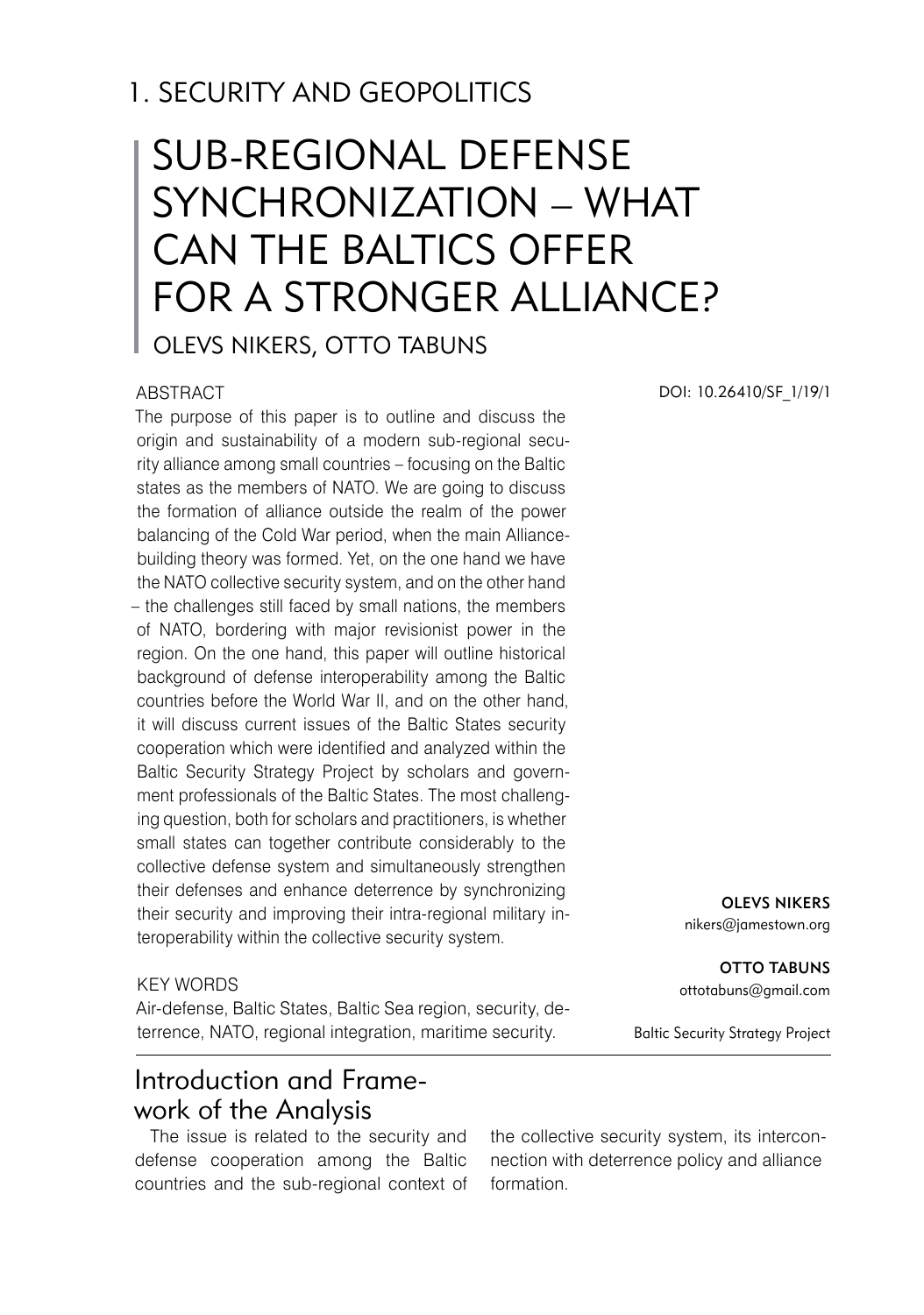The importance of this issue is determined by the increasing importance of the defense co-operation among the Baltic States as well as by an increased role of Estonian, Latvian and Lithuanian self-defense capabilities in the context of both national security and regional security over the recent years. Alongside the issues of the NATO collective defense, the self-defense and regional co-operation capabilities of the Baltic States themselves is becoming more crucial.

Since the Baltic States joined NATO, a great emphasis has been put on the collective defense guarantees that became increasingly important after Russia's aggression in Ukraine in 2014. In parallel with this development, in recent years, self-defense capabilities have also been improved, including the ability of the Baltic countries and societies themselves to use the resources at their disposal – both financial and logistical resources as well as human resources to ensure national defense. This trend is also reflected in the conceptual and policy documents of the Baltic States.

Today, the Baltic States are more willing to jointly explore and find answers facing common security challenges in areas such as defense and deterrence.

Although the integration of defense within the existing small member states of NATO is not in opposition to the principle of collective defense, the security cooperation among the Baltic States, since the restoration of their independence, has been very limited mainly due to the differences in the defense systems of these countries and in political guidelines<sup>1</sup>.

However, the formation of such a security alliance and the integration of defense is at the center of attention, considering the situation of a real military threat and tasks, since each Baltic state is not a standalone player even within the framework of NATO's collective security system. Collective capacity of the three Baltic countries, as well as NATO itself, to respond in the event of hybrid warfare and conventional warfare depends on the level of operational and institutional cooperation among the Baltic States. To a great extent, the defense integration also affects the ability to fulfill tasks of the host nation support, as well as successfully carry out mobilization tasks in such a way that the national resources are effectively allocated for the protection of the state as well as the vital needs of the national economy. These aspects are important, a belief in the principles of collective defense is so high that total defense mechanisms in each Baltic state would not even be triggered. Building a strong security and defense alliance plays a role not only in defense but also in deterrence, which is a key element of the Baltic security strategy and a cornerstone of collective security during peacetime.

After 2014, the security and defense priorities of the Baltic States changed. They previously focused on the fulfillment of obligations in the NATO collective security system, for example, the participation of National Armed Forces units in international operations. Due to Russia's aggression in Ukraine, when the question of the security of the Baltic States itself was raised, it became clear that the development of selfdefense capabilities was not enough and, and starting with 2016, a return to total protection was announced<sup>2</sup>.

Romanovs, U., Andțâns, M. "The Trilateral Military Cooperation of the Baltic States in the "New Normal" Security Landscape", September 29, 2017

 $\overline{2}$  See interview with Latvian MoD Parliamentary Secretary Mr. A. Panteďejevs, Latvijas Avîze, 27.04.2017: http://www.la.lv/atzist-kludu-lidzsineja-aizsardzibaskoncepcija-lai-to-labotu-bus-jamaina-domasana/, also see MoD State Secretary Mr. Jânis Garisons quoted on October 29, 2016 from the Riga Conference 2016: http://www.tvnet.lv/zinas/latvija/632112 am valsts sekretars jaatgriezas pie totalas aizsardzibas koncepta.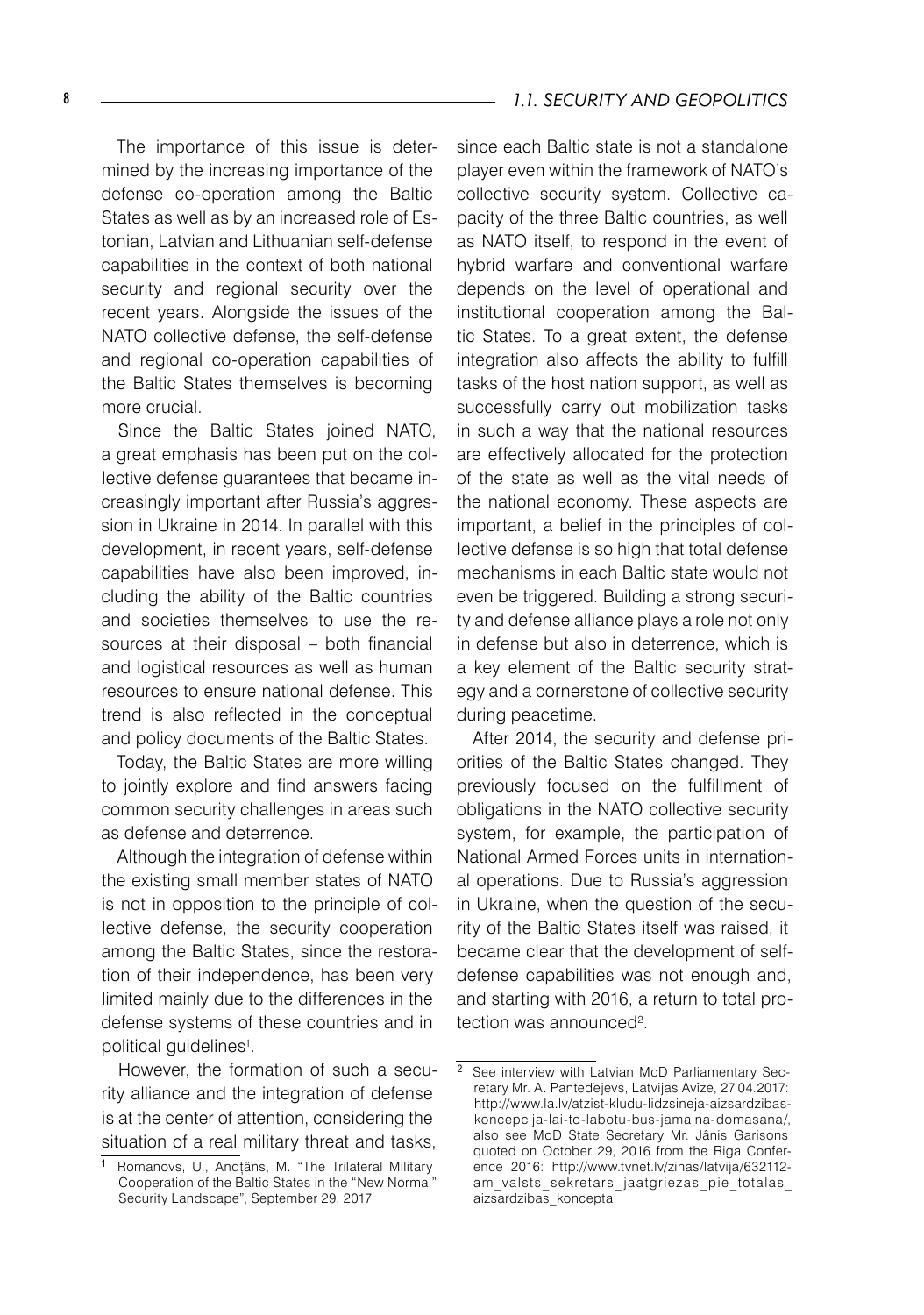At the same time, vulnerabilities were discovered in NATO's collective capability to protect the Baltic States in accordance to the Article 5 of the NATO Treaty, which closely relates to the presence of Russian military forces in the region (Kaliningrad), vulnerability of the Suwalki Gap and, finally, massive Russian military forces against the smaller in number Baltic armies, as the armies of the militarily stronger NATO countries and their capabilities are still relatively far from the potential defensive positions of the Baltic States<sup>3</sup>.

In order to be able to use the defense and collective defense instruments of the Baltic States and to cope with the mentioned security challenges, the most important defense and deterrence policy implementation is the support and ability of the societies and individuals of the Baltic States themselves to be united in the event of a threat to these countries.

In general, the Baltic States focus on (1) integrating into a collective security system (2) building self-defense capacity (3) compatibility of NATO forces and self-defense capabilities (including providing host nation support). We would argue that it is necessary to add a concept of the small state defense integration, which in the context of today's debate includes at least three Baltic States, to this list.

Thus, the "integration of the defense of small states" becomes a working defense concept alongside collective security and self-defense mechanisms as an additional factor of deterrence and defense.

Deterrence and alliance formation has traditionally been studied in the context of Cold War power balancing, discussing these concepts as a part of great power confrontation. However, the issue of the deterrence policies and alliance development among small countries through different strategies and tactics is of great importance to us today.

One of the most important concepts within deterrence theory is that of credible deterrence, one of the main defense policies of the 21st century, based on realistic actions to deter potential aggressors. The policy of deterrence in the context of international relations is not novelty and has been studied in several publications regarding the Cold War. In addition, the deterrence policy is also viewed and studied in the 21st century foreign policy processes, which more closely relate to nuclear policies not in the context of traditional (conventional) or unconventional (hybrid war) tensions, as it is currently the case.

Most of the classical articles and research on deterrence theory have referred to the Cold War and nuclear weapons. In his paper, "Conventional Deterrence," John Mearsheimer concludes that the success of deterrence policy depends on the strategy of a potential enemy<sup>4</sup>. He distinguishes between three strategies: (1) attrition strategy (high probability with uncertain outcome of the war and high costs); (2) limited-aims strategy (highlights low risk and relatively low cost); (3) Blitzkrieg war strategy (targeted destruction of the opponent at relatively low cost). According to Mearsheimer, out of all three strategies, deterrence policy would not work in the event of Blitzkrieg strategy, because a potential opponent would be able to succeed by rapidly expanding the armed forces, which would contribute to

<sup>&</sup>lt;sup>3</sup> See a Rand Corporation study: http://www.independent.co.uk/news/world/europe/nato-russia-baltic-states-overrun-in-hours-rand-corporation-reporta7384381.html, also see Linas Jegelevicius article: Baltics still an easy prey for Russia as "porcupine strategy" may work best to last longer, 04.11.2015., http://news.err.ee/117119/baltics-still-an-easy-preyfor-russia-as-porcupine-strategy-may-work-best-tolast-longer.

Mearsheimer, J.J., Conventional Deterrence, Cornell University Press, 1983.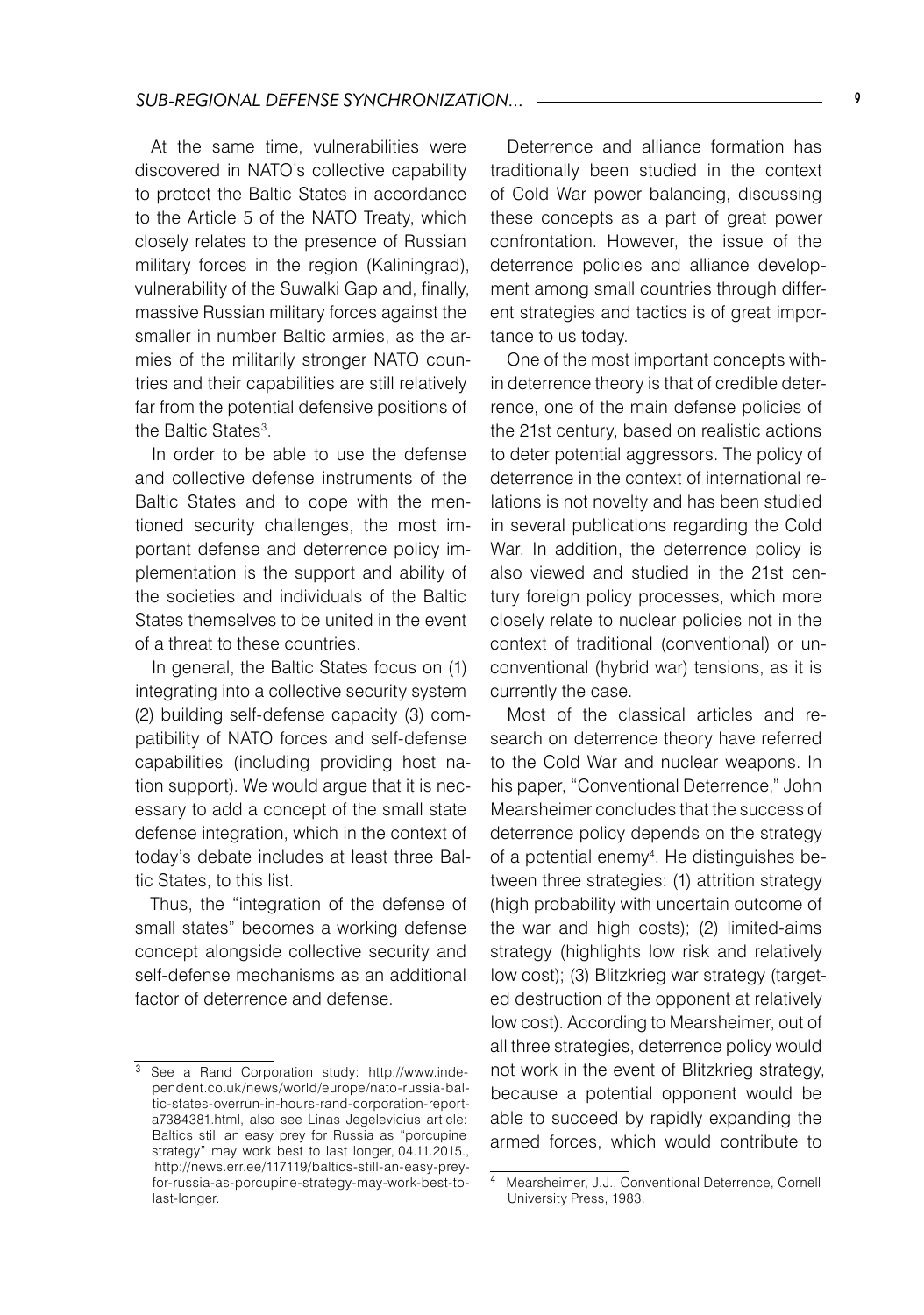#### 10 *1.1. SECURITY AND GEOPOLITICS*

breaking the line of defense and destroying the rear units. The attrition strategy and limited-aims strategy, on the other hand, have the greatest potential to be discouraged, as these strategies generate doubts about success, and high costs to little benefit.

How does the defense integration of the Baltic States affect the deterrence in the collective defense system? National self-defense measures and the creation of a strong regional coalition are equally important alongside collective defense and deterrence instruments. It is also important to understand whether close integration of the Baltic States is possible at all. What are the contributing and inhibiting factors?

Stephen Walt in his classical study on Origins of Alliances examined the role of ideology in formation of alliances<sup>5</sup>: what is the impact of culture, history and geography? What is the role of the countries' geography and history integrating their defenses and the impact of these factors on the implementation of deterrence policies in regional policy and collective security?

The preconditions for future integration of the Baltic States defense and security are set in their geography, political system and similar historical experience. The most binding element is the common historical experience. Historically, the attempts to form a functioning defense alliance among the Baltic countries failed, which greatly contributed to their demise in front of Russia's strategy of offensive.

Here, we can also observe the values of free and democratic societies being shared among the Baltics, which makes them more open for building a strong defense and security alliance.

The urgency to synchronize defenses of the Baltic States relates to the need to develop an operational area which would be

relevant to the crisis situation in the territory of 3B. This should be also reflected in the deployment and organization of standing NATO forces in the Baltic States as well as for the Baltic States themselves, to synchronize defense capability development policies, procurement and elements of military command.

Defense synchronization of the Baltic States in certain areas is a key precondition developing certain denial capabilities, as for example, it mostly refers to maritime security and air defense in cooperation with NATO and other Baltic Sea Partnering countries.

In the Baltic Interoperability report of the Baltic Security Strategy Project, a defense expert Glen Grant uses scoring of the level of uncertainty avoidance among the populations of the three Baltic countries to predict impact of social and cultural factors for alliance formation. Estonians, Latvians and Lithuanians have a high preference for avoiding uncertainty. Countries exhibiting high uncertainty avoidance maintain rigid codes of belief and behavior and are intolerant of unorthodox behavior and ideas. At the same time all three rank pretty high on the individualism rate – being rather individualistic societies<sup>6</sup>.

In a recent class at the Baltic Defense College a war game was held, where students had to look at the United States national security strategy and then engage with the US officers in the three States (the "US Ambassadors"), and try to push for adding items that would benefit them and improve their security. Each Baltic State delegation went to the US diplomat separately with their own country-specific requests and proposals. This speaks volumes about how the countries think, or do

Walt, S.M., Origins of Alliances, Ithaca: Cornell University Press, 1987, p. 49.

Grant, G., in Nikers, O., Tabuns, O. (eds) Baltic Interoperability Report, The Jamestown Foundation, 2018.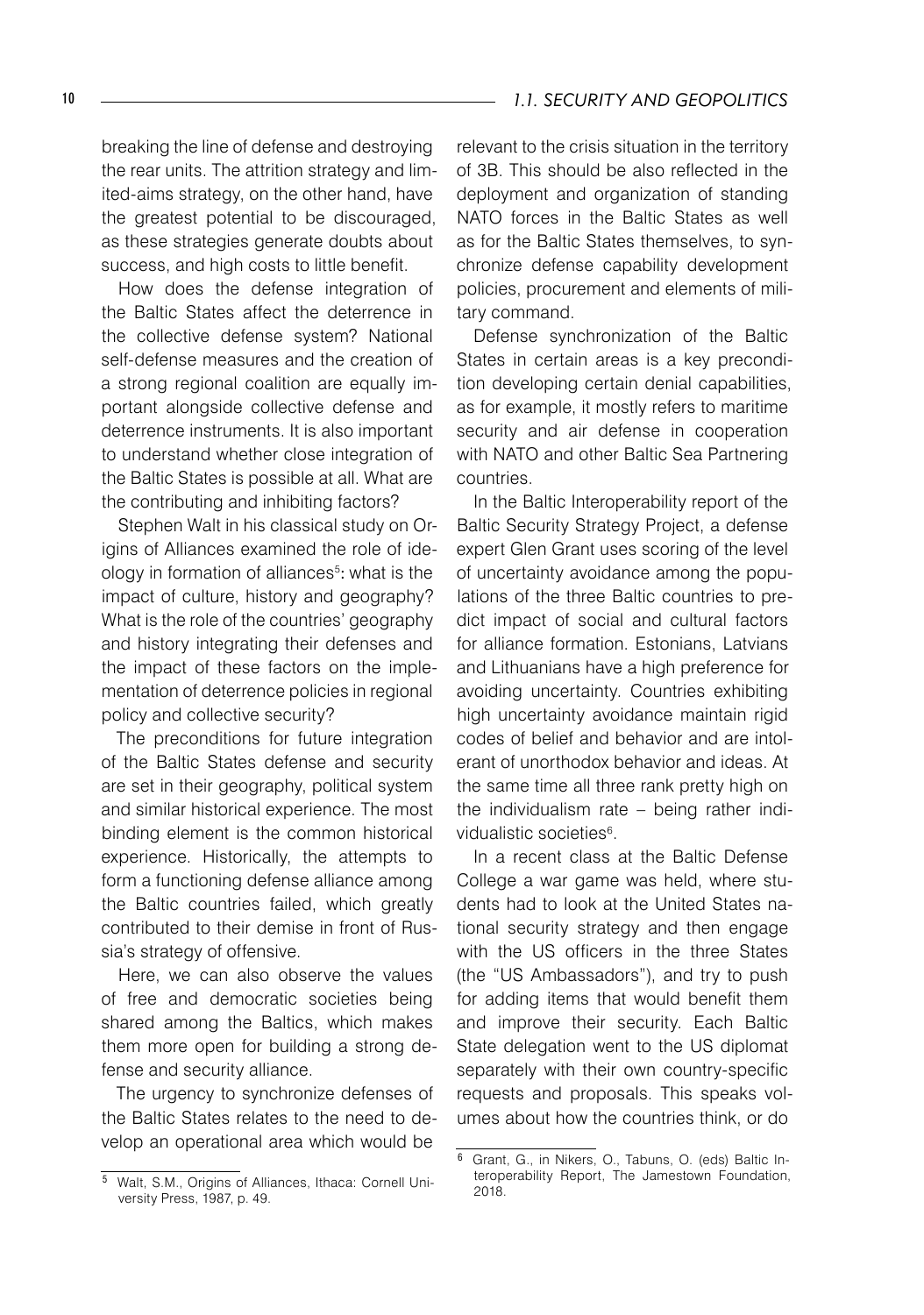not think, about cooperating among themselves, and how they seek to maximize their bilateral relationships with the US.

Other signs of high uncertainty avoidance are reluctance to take risks, bureaucracy and emotional reliability on plans, rules and regulations. It should be considered that plans may not be followed but their existence is vital for reducing stress as they reduce uncertainty. Here, the importance for interoperability is clear.

These might indicate some of the outstanding challenges for the Baltic States to overcome so to achieve a functioning security alliance and avoid historical mistakes.

## Tools of the analysis

Experts of the Baltic Security Strategy Project (BSSP) have researched and drafted the first Baltic Security Strategy Report. The Report is intended as a guide for security decision makers in the Baltics and their Allied states in regard to the Baltic defense and deterrence, societal security, economic security and cyber security. A dozen of articles provide an assessment and recommendations using an intraregional and interdisciplinary approach. The main objective is to promote a top level discussion on the Baltic security at the relevant Baltic, European and American formats.

The main findings of this research leads us to a conclusion that not only the synchronization of Baltic defenses is vital within the context of effective military capabilities in the region, but all the spectrum of security issues should be reconsidered, allowing a greater emphasis on the intraregional and wider Baltic sea regional cooperation.

Based on our research, we may conclude that enhanced security cooperation and defense integration among the Baltic States is an ultimate instrument for maintaining and developing regional security. It complements the NATO's collective security and Europeans Security and Defense Policy instruments, especially in the field of military mobility.

This process should not only strengthen the defenses and security of the Baltic States but also make a credible deterrence policy towards Russia and offer even more successful concept.

The need of further development of the security cooperation between the Baltic States in the fields of energy security, cyber security, financial and societal security and resilience, relates to the consolidation of the common positions of the Baltic States in their relations with the strategic partners of the EU and NATO, as well as with Russia and other parties, improved cross-border cooperation, synchronization of public and private cooperation, synchronization and coordination of the activities among the security and controlling authorities over common peacetime security challenges, the exchange of classified and unclassified information on threat prevention experience and daily routine activities, including measures countering hybrid incidents.

### Baltic defense cooperation 1918-1940

After the end of wars for independence (1918-1920), to a large extent, the cooperation among the Baltic States was inhibited by border claims. Soviet Russia recognized Lithuanian claim on Vilnius. Latvian rights to what is now the Eastern part of the country was contested by both Lithuania and Poland. Due to Estonian assistance to Latvia during the War and the decision of an international border commission, some parishes in Northern Latvia, as well as the Ruhnu Island were recognized as Estonian. Estonian, Latvian and Polish claims towards Russia gave ground for talks of alliance, however Estonia and Latvia signed separate agreements once areas populat-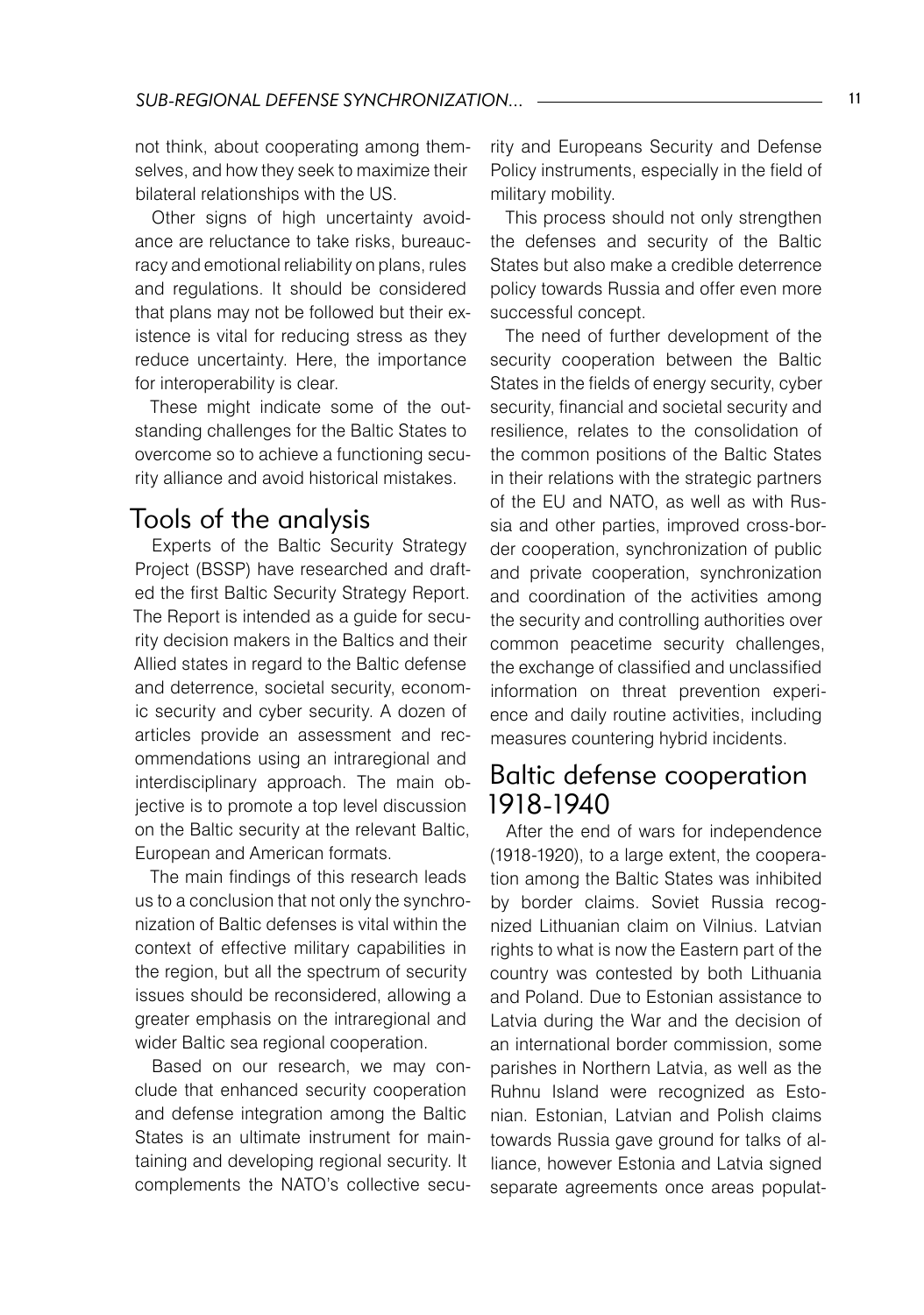ed by mostly titular nations of the respective states were recaptured from the Red Army.

In terms of infrastructure, all three Baltic countries inherited a railway system mostly in Russian gauge of 5 ft. There were two Standard (European) gauges (4 ft. 8 1⁄2 in.) of tracks connecting Eastern Prussia to Riga, crossing cities such as Kaunas and Jelgava on the way, and Riga to Liepâja via Mațeikiai. However, the standard gauge system ended at the Western bank of the Daugava River, not allowing Germany to use the railway across the river. This was done in a similar way as in Warsaw, preventing a surprise attack and fast progress across the key transit system.

The rail system interoperability, however, was useful in Latvian and Estonian common military effort in 1919, when Estonia sent two armored trains to assist Latvian Armed Forces against the Russian and German troops led by Bermont. It was also useful for Polish and Latvian common effort in the Battle of Daugavpils in August 1920. The city of Daugavpils is situated at the junction of St. Petersburg-Warsaw, Moscow-Ventspils and Riga-Orel rail lines, which allowed both countries to move 40 000 troops, provisions and ammunition, as well as tanks across a terrain with hills and lakes.

Latvian mobilization plans since the demobilization that followed the War of Independence in 1920 had a number of premises that took into account the geography and transport infrastructure. In regard to a possible war with the Soviet Union, it was assumed that the Eastern part of Latvia was not suitable for spatially extensive warfare. In contrast to Western forests and Southern plains, the East of Latvia is hilly and covered in hundreds of lakes up to 30 square miles wide and many between 100 and 200 feet deep. Therefore the Soviet

Union could be expected to use the limited axis of railway to provide communication and logistics.7

The procurements of armored vehicles and tanks were rather influenced by Allied pressure and the needs of the Baltic States to gain British and French support for their recognition and the inclusion in the international trade. The concept of interoperability in the sense of shared technology, upkeep and ammunition was not seriously entertained by Baltic leaders, especially once the power was taken over by authoritarian rule and the ideas of nationalism and autarchy. This was illustrated most sharply in the late 1930s, when, for example, Latvian Armed forces were strictly limited in performing live fire exercises due to an extreme deficit of ammunition, inhibiting the firing skills, the actual battle preparedness and the morale of the troops who could observe the situation<sup>8</sup>.

The concern of maritime security laid ground to Finnish-Estonian cooperation, altogether, their batteries around Tallinn and Helsinki could effectively close the gap to any naval traffic, affecting themselves as well as Russia, Sweden and Germany during a potential conflict.

Estonian and Finnish coastal artilleries had a common fire management system linked by an undersea radio cable. Furthermore, Estonia bought two British made submarines and used the same torpedoes, mines as the Finnish navy, training Estonian personnel in Finland and holding common war games starting in 1937.

Latvian Navy included mobile coastal artillery, submarines, naval aircraft, and light high-speed vessels armed with torpedoes and light cannons. Compared to land

Rozenđteins, H. Latvijas kara ěeogrâfija. Rîga, 1935. p. 15.

<sup>8</sup> Kuzmins, V. Latvijas bruňoto spçku mobilizâcijas plâni 1939-1940.gadâ. Militârais apskats, Nr. 3/4 (132-133), Militârâs literatűras apgâdes fonds, Rîga, 2009, p. 49.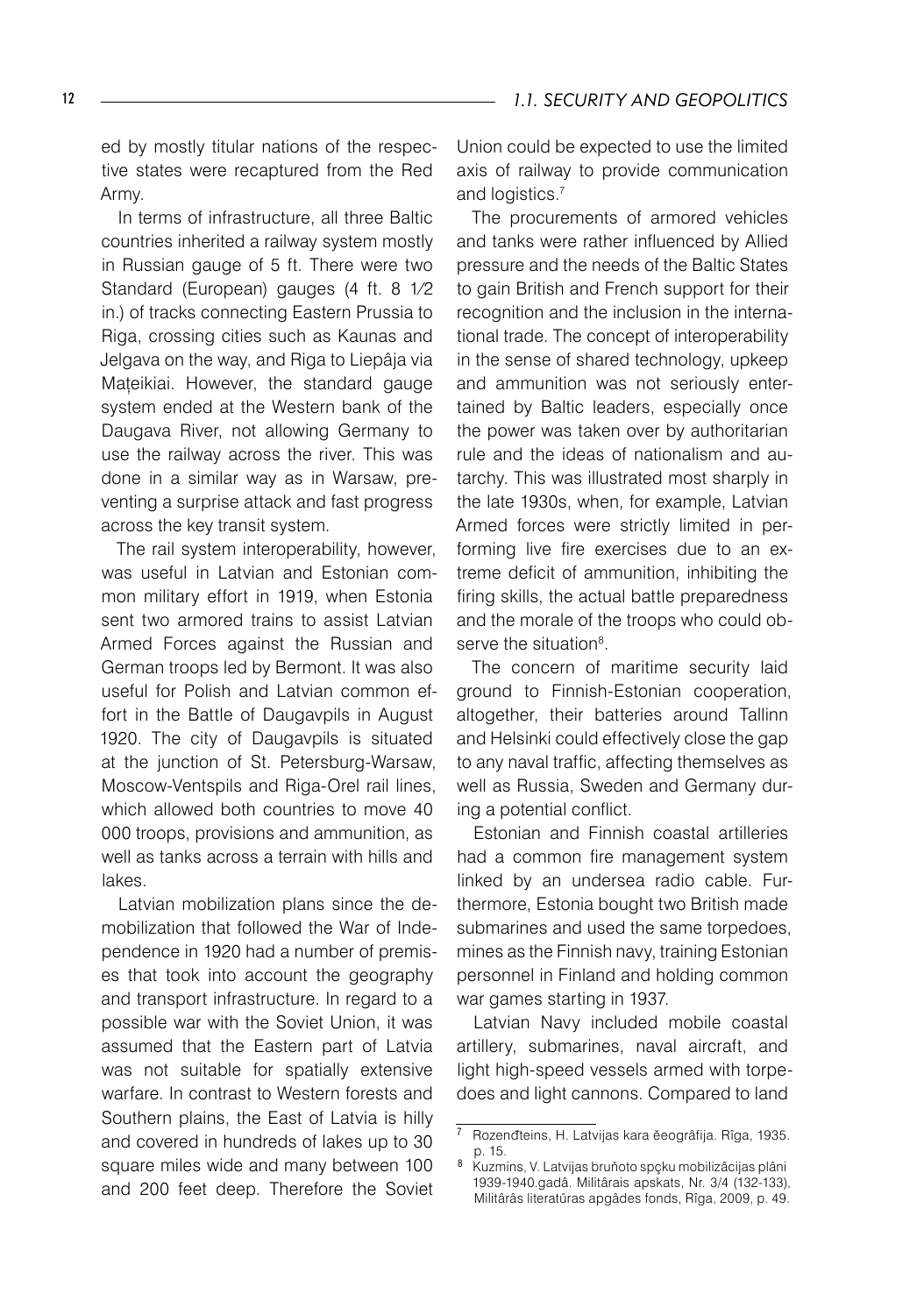forces and air forces, the Latvian Navy was the most expensive structure of the Latvian Armed Forces<sup>9</sup>.

Klaipçda, detached from Germany in 1919 and made a protectorate of the Entente, was taken over by Lithuanian troops in 1923. Despite the fact that they had bought a minesweeper for the defense of Klaipçda city, the Lithuanian Naval force was established only in 1935.

The 80 foreign-made airplanes were mostly British and French (as well as a Soviet plane captured in 1920). Estonian geography, dominated by seaside, including Tallinn situated on a peninsula, prioritized seaplanes and kept them in balance with other types of aircraft.

The 131 aircrafts imported between 1923 and 1938 included mostly British, French, Italian fighter planes, Czech, Belgian and British reconnaissance planes, and some Swedish and Finnish hydroplanes. In the late 1930s the skills of Latvian designers and the capabilities of the State Electrotechnical Factory allowed Latvia to begin producing locally designed airplanes domestically.

Lithuanian Air force was established in 1919. Beginning with a British plane retrieved from the Soviet forces, first planes were bought from Germany and some were designed and produced locally, totaling 123 aircrafts. Main airbases were situated in Kaunas, Điauliai and Paňevețis, while Palanga and Rukla were used seasonally.

The failure of delivering 30 Hawker Hurricanes was a key motivator for Latvia to establish and speed up national aircraft development and production. Between September 1939 and June 1940, 5 fighters and 12 bombers were produced and taken into active duty.

Lithuanian domestic effort in developing and producing domestic aircrafts was motivated by limited access to the sea. Therefore, the air force did not evolve as part of the naval forces like in Great Britain or in close connection with coastal defense as in Estonia. So there was no competition for or redistribution of resources.

Even here, interoperability, in the form of key procurement partners, was biased by threat perception at the foreign policy level. Lithuanian experience and perception of Poland, and less so of Russia, was crucial in cooperation with Germany, in contrast to Estonian and Latvian cooperation with, mostly, the British.

The Baltic States had top literacy rates in the Russian Empire and many Estonians, Latvians and Lithuanians were well versed in Russian, the language of administration and education (since 1885, everything except religious education; printing in Lithuanian and Latvian in East Latvia was prohibited), as well as in German or Polish (the language of many landlords.). This, combined with a lack of extensive similar knowledge in either the Soviet or German army, gave a strategic advantage in understanding encrypted communications without delay. This served the Finnish army very well during the wars against the Soviet Union, for the same reasons<sup>10</sup>.

The interconnections, including extensive Baltic minorities in Russia, soldiers of Baltic extraction in Russian military formations (including the Red Riflemen) and family ties also created serious drawbacks. The Museum of Occupation found evidence of many high ranking Latvian army officers being agents of Soviet intelligence as far back as the 1920s and early 1930s. Therefore, it also provokes a question of how it affected the threat assessment and the following

<sup>&</sup>lt;sup>9</sup> National Armed Forces of the Republic of Latvia, 2018. http://www.mil.lv/lv/Vienibas/Flotile/Par\_juras\_ spekiem/Kara\_flotes\_vesture.aspx

<sup>10</sup> Rislaki, J. Kur beidzas varavîksne, Jumava, Rîga, 2004.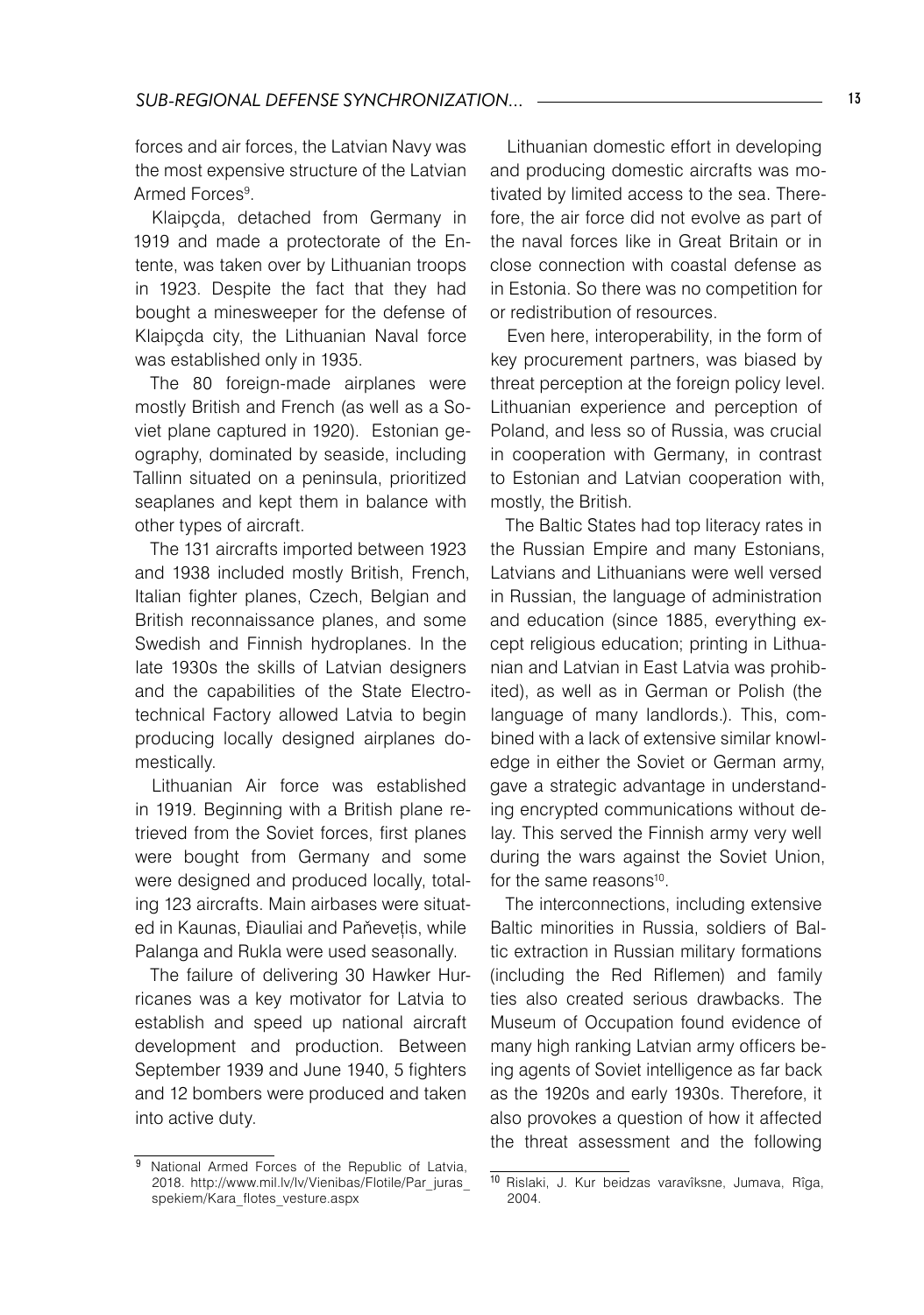foreign and security policy considerations, including the intraregional cooperation. As, in contrast to Lithuania, four out of first five peacetime mobilization plans showed Germany as a primary threat to Latvia. It could partly be explained by German ethnic policy in the context of a sizeable community of Germans in Latvia (i.e. a possible German intervention, as illustrated by German actions in the Ruhr, Austria, Czechoslovakia). The situation did change after repatriation of Baltic Germans to Germany. Simultaneously, the Soviets abstained from aggression up until the Winter War in November of 1939, making it easier to accept Soviet bases and troops on the Baltic territory as part of "collective security measures" in October.

Latvia and Estonia saw Germany and the Soviet Union as primary threats. This was illustrated by their mobilization plans. Whereas Lithuania viewed Poland as their primary threat, seeking cooperation with Germany and the Soviet Union to contain Poland. As a result, Estonia and Latvia cooperated only between themselves. Lithuania joined them in forming the Baltic Entente once Poland concluded non-aggression pacts with the Soviet Union and Germany, preventing Lithuania from military cooperation with either Berlin or Moscow in case of a renewed conflict with Warsaw. So, it took sixteen years after proclaiming statehood for all Baltic States to conclude the first common sub-regional cooperation framework.

Although Lithuania did not perceive Germany as a principal threat up until the late 1930s, Latvia did. Their mobilization plans included an option for a response in a case of German invasion of Lithuania. Latvia and Lithuania had no defensive fortifications between them. This was used by the Soviet Union in 1940, when a lot of the armed forces tasked with military occupation entered Latvia through Lithuania, rather than crossing the Latvian-Soviet border in the East.

#### 14 *1.1. SECURITY AND GEOPOLITICS*

The key weakness was the elementary lack of information exchange. Mobilization plans considered both threats from the Eastern and the South-Western flanks and were prioritized according to the current threat perception. Any changes would take at least six months to prepare, exercise, and implement. Thus, German aggression followed by Soviet pressure led to chaos in the defense planning in Latvia and other two Baltic States. Estonia accepted the ultimatum without even informing Latvia or Lithuania. Whereas Latvian armed forces were more combat-capable in June 1940 than in September 1939, the Soviet Army's presence in Lithuania made the principles of the Latvian mobilization plans useless.

Individually, the independence of the Baltic States was not sustainable, especially using or threatening to use overwhelming military force on two fronts. Despite the nominal changes in state actors, and the changed Polish and German borders in what is now Western Belarus and Kaliningrad, the source regions of military forces not allied with the Baltic States have stayed the same as in 1940. In this regard, the interoperability of the train system throughout the Baltic States, Belarus, Kaliningrad and the rest of Russia was (and still is) a doubleedged sword.

Separately, the countries spent more resources on defense than today. For example, Latvia spent 25% of its budget for defense in 1939<sup>11</sup> compared to 5.7% in 2017<sup>12</sup>. And by 1940 even that was not enough to give confidence of being able to deliver. Common planning, procurement and upkeep opportunities, even when already using

<sup>11</sup> Latvijas statistiskâ gadagrâmata, Rîga, 1939. https://www.csb.gov.lv/lv/statistika/statistikas-temas/ iedzivotaji/iedzivotaju-skaits/meklet-tema/261-latvijas-statistiska-gadagramata-1939

<sup>12</sup> Cik centu saňem nozares no katra nodokďos nomaksâtâ eiro (infographic), Latvijas Avîze, Rîga, December 15, 2017. http://www.la.lv/infografika-cik-centusanem-nozares-no-katra-nodoklos-nomaksata-eiro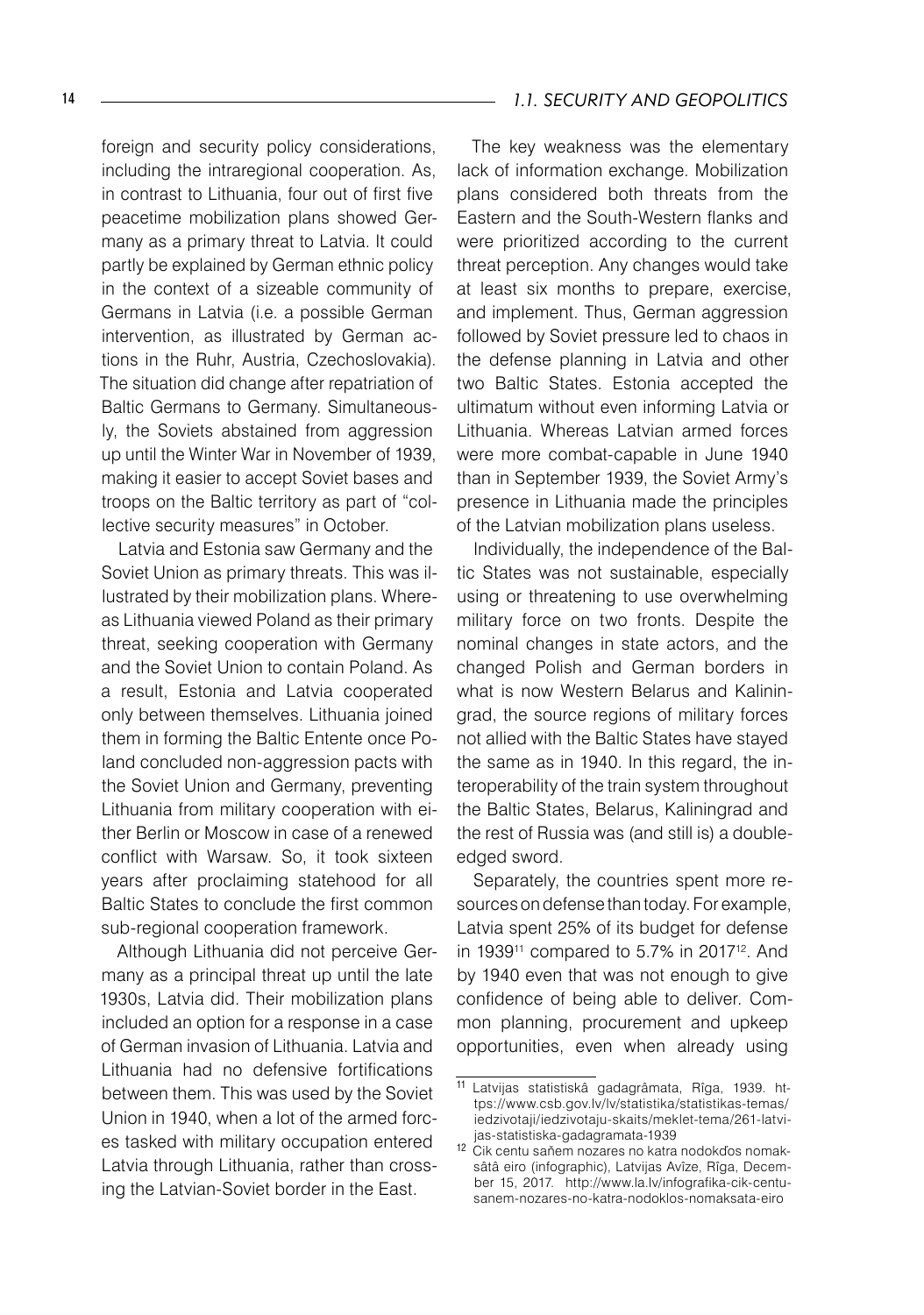the same equipment (e.g. Renault tanks) were ignored due to political considerations of narrow interest groups becoming more important than the national security interests in the basic sense of independence, if nothing else. Therefore, the key lesson of needing a better interoperability goes both in promoting smart defense by sharing costs, as well as instilling greater confidence by the effect of scale given by forces with high interoperability.

The conventional threat can be looked at in many scenarios but one point is fundamental; Russia will act with little or no warning and with deception. The importance of communication and decision making is paramount<sup>13</sup>.

## The challenges of Contemporary Baltic Interoperability

NATO defines interoperability as "the ability to act together coherently, effectively and efficiently to achieve Allied tactical, operational and strategic objectives". Additionally, the term is understood as "the capability to communicate, execute programs, or transfer data among various functional units in a manner that requires the user to have little or no knowledge of the unique characteristics of those units". This explanation, given by the Official NATO Term database, has been commonly agreed and therefore serves as a point of reference for the defense planning of each of the Baltic States, among others.

The overall balance of forces would likely allow NATO to eventually prevail in a conventional conflict with Russia. But Russia's military strength in the Western Military District and its aggressive military modernization program give it a short-term advantage in the Baltic region. Thus, prudent defense planning in all three Baltic States includes

<sup>13</sup> Grant, op. cit., p. 26.

'surprise attack' scenarios which would entail a period of fighting alone before Allied reinforcements could arrive.

To avoid these scenarios, the Baltic States aim first and foremost to deter by denial, i.e. to have, militarily, the ability to inflict sufficient pain on an adversary as to dissuade him from attempting an attack. Such a strategy requires both military capability, and the demonstrated ability to employ it effectively. So far, to the extent they have been tested, both elements have proven adequate. However, limited defense cooperation between the three states also means that both these elements are weaker than they might be.

Whilst the nations do exercise together and also closely with the integrated NATO reinforcements, doing so in a crisis is a whole new ball game with many more critical considerations than just working together. Interoperability must be looked at as coherence both in terms of political agreements and for the capability of the multinational military groupings to deliver violence as a working team<sup>14</sup>. There are many questions that arise from this issue: is it possible at all to have military interoperability between the states with totally different security concepts, do decision makers understand what it all means to fight seriously, is there the political will to send troops to another country, and who can and will give the orders? It is clear that NATO interoperability training has been highly effective at the tactical level. English is now spoken widely at least by commanders and in this regard the three Baltic States stand out as NATO leaders. Also the technical ability to work alongside others grows daily as exercises and relationships improve. But arguably this is not the big challenge. That

<sup>14</sup> Gigova, N. Massive NATO exercise starts in Poland and the Baltics, CNN, June 4, 2018. https://edition. cnn.com/2018/06/03/world/nato-exercise-polandbaltics-russia/index.html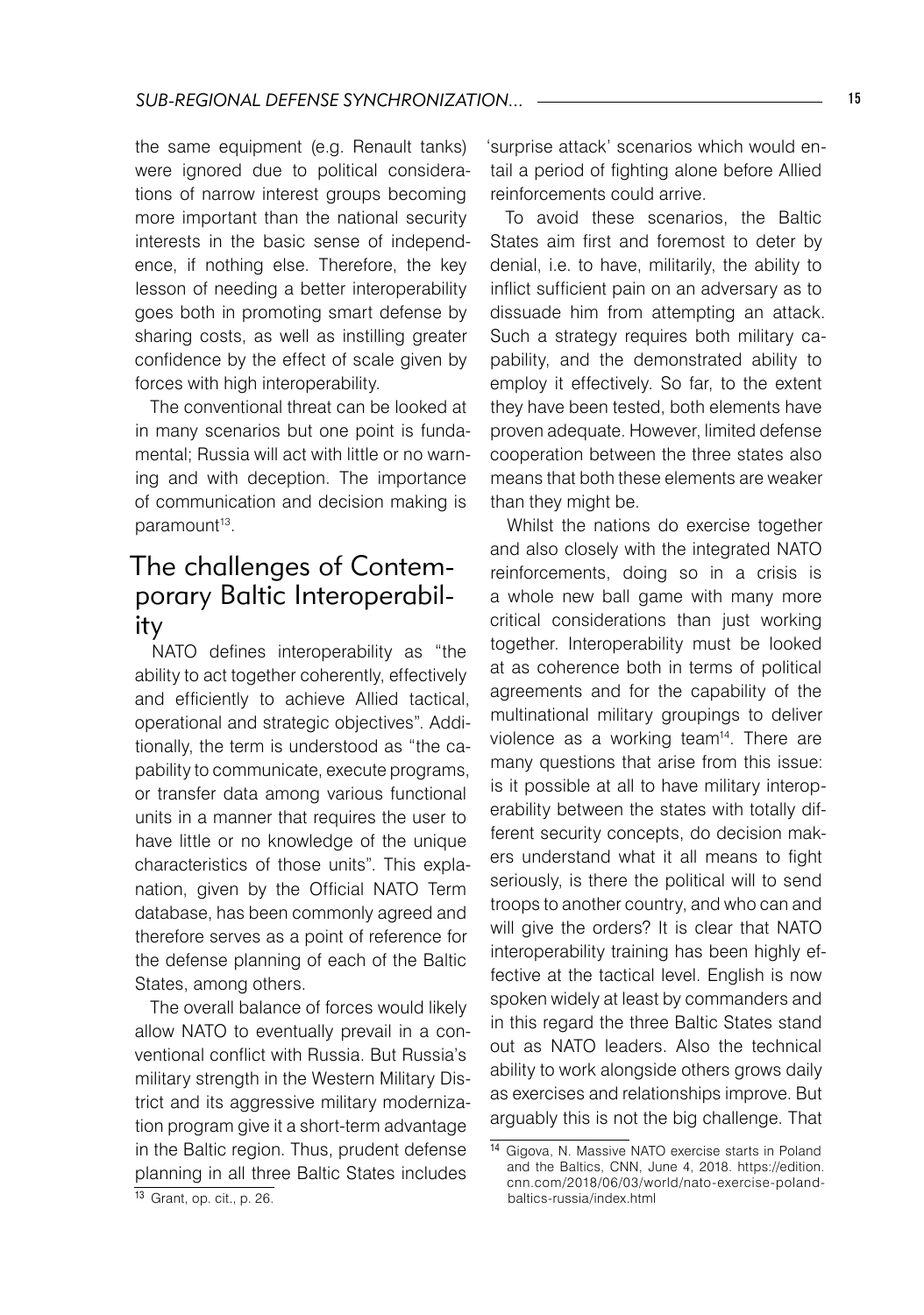is how the nations will respond to an attack of any sort in those critical hours and perhaps days before NATO is fully engaged<sup>15</sup>.

The Baltic Sea region is complex both politically and geographically. The three Baltic States are often lumped together within NATO as one distinct grouping, likely for ease of description – or perhaps just because of intellectual laziness. This grouping has merits but it is culturally wrong. Thinking that the three will act together in common interest and unison in a crisis may lead decision makers down dangerous false alleys. Even taken as a conceptual grouping the three states do not stand alone. The rest of the Baltic region and the many countries providing NATO reinforcements must also be brought into focus<sup>16</sup>.

NATO has shown little coherent leadership in terms of creating cooperative defense within the Baltic States. The simple act of creating three separate eFP HQs and not endorsing the new Divisional sized headquarters as a full NATO HQ sharply reduces the coherence of any future Baltic military response. There are dangerous gaps in authority and responsibility that need closing. It also creates multiple decision centers for any future NATO and national activity. Some eFP contributions are NATO, and in some cases, like with the Canadian troops deployed to Latvia, there is also an additional national contribution. This also creates further political decision making incoherence<sup>17</sup>.

The EU through ESDP has not so far given its top attention towards the Baltic Defense because NATO is fully engaged. But this argument misses the complexity of the region both for NATO and the EU. Sweden and Finland are not engaged as part of any cooperative venture and the EU could play a serious role by trying to link the two

more firmly into a cooperative operational space. The EU is also creating political uncertainty for the region by the vacillation of some countries about the continuance of sanctions against Russia for their invasion of Ukraine. This weakness will be exploited by Russia and will almost certainly be reflected by some within discussions in the Baltic political spaces as arguments for supporting a Russian line in a crisis. There has not been complete the EU coherence in this matter. Several states like Italy and Spain are showing a certain reservedness in their resolve against Russia,18 opposing the introduction of the EU sanctions and favoring a "business as usual" approach with Russia"19.

#### Air Defense

In the event of a military crisis involving the Baltic states and Russia, Russia would be expected to make efforts to secure air superiority over the Baltic region and to use air assets to attack the Baltic and NATO an about to attach the Bane and thing possible the use of airborne infantry forces, one of Russia's key rapid reaction capabilities, to seize strategic locations and to disrupt defensive operations.

Against such a threat, the Baltic states presently possess only very limited air defense capabilities. A comprehensive air defense system, however, is well beyond their financial reach. This situation creates vulnerabilities not only for the three states themselves, but also for NATO, whose reinforcement of the region in the event of a crisis would be hindered by a lack of

<sup>15</sup> Grant, op. cit., p. 14.

<sup>16</sup> Ibid., p. 15.

<sup>17</sup> Ibid., p. 19.

<sup>18</sup> Shagina, M., EU sanctions policy towards post-Soviet conflicts. UNISCI Journal, Nr. 43, January 2017, p. 77. https://www.ucm.es/data/cont/media/www/pag-91857/UNISCIDP43-4SHAGINA.pdf <sup>19</sup> Ibid., p. 81.

<sup>20</sup> Breedlove, P.M. "Toward Effective Air Defense in Northern Europe," Atlantic Council Issue Brief, February 2018. http://www.atlanticcouncil.org/publications/issue-briefs/toward-effective-air-defense-innorthern-europe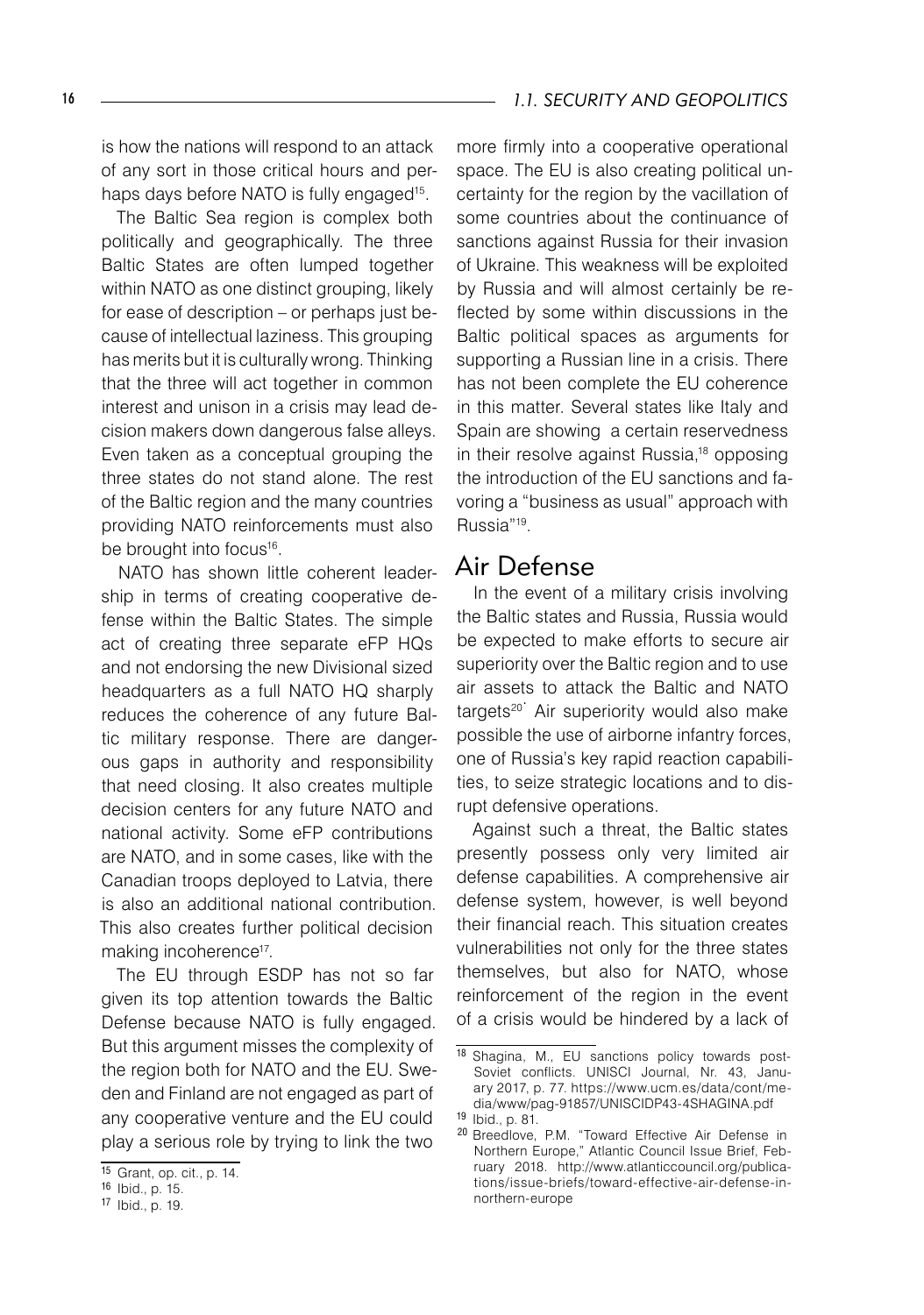air cover. Air defense is thus probably the most pressing military capability shortfall in the Baltic region<sup>21</sup>.

While not members of NATO, it is inevitable that Finnish and Swedish air defenses would be activated in the event of a Baltic crisis. At the very least, Finland and Sweden would need to be ready to respond to incursions into their airspace that stem from the lack of strategic depth of the Baltic States. In these circumstances, Finland and Sweden on the one hand, and NATO on the other hand will share similar goals for air defense and each will benefit from cooperation.

At present, limited arrangements justified on the basis of flight safety permit the exchange of air surveillance data among Finland, Sweden and NATO. In a crisis, a fuller exchange of data will be in the interests of both parties, but this is not something that can be achieved without prior planning and rehearsal. Finnish and Swedish sensitivities make this difficult; nonetheless NATO should pursue appropriate exchange arrangements with the two countries, to be activated on a dual-key basis, and regularly exercised<sup>22</sup>.

#### Maritime security

The Baltic States do not have the capability to deny adversary from projecting power into their exclusive economic zones, territorial waters, port facilities and other littoral areas and establishing temporary sea control in those regions. Individually and collectively they are each and all susceptible to the type of naval tactics Russia used against Georgia in the 2008 Russo-Georgian War<sup>23</sup>.

Surprisingly, and unfortunately, the Baltic countries also do not have full, integrated and shared awareness across the maritime surface, subsurface and air domains. Each country has some of the capabilities, to a varying degree, across multiple agencies, with varying success at sharing this information. There also is no full-time command center in place to direct the appropriate level of armed response in a timely manner.

There is a need for a maritime security strategy which should be developed in the nearest future. Such a strategy would discuss the maritime situation, the threats, and the importance of the maritime domain to the national economy and security and verbalizing how it wants to efficiently and effectively tackle the maritime missions it needs to ensure its security.

This strategy would identify the important investments required in order to ensure a robust maritime domain awareness, capable and responsive operational centers, and coordinated or shared maritime security purchasing among the Baltic States to ensure compatibility and to reduce acquisition costs.

A combined and cooperative Naval Operational Center, or the maritime capability of a Joint Operational Center, would best focus the Baltic States maritime security capabilities to mutual benefit. Some highend naval warfare missions must inevitably be accomplished by NATO forces. A standing operations center would facilitate the planning, rehearsal, and implementation of the needed high-end NATO naval forces and capabilities that the Baltic States can rely on in the case of Russian state-onstate aggression.

The other mine warfare and other constabulary maritime security enforcement missions, can only be executed by Estonian, Latvian and Lithuanian sailors at sea on capable, affordable vessels. Sharing the

<sup>21</sup> Lawrence, A. Challenges in Developing a Common Baltic Air Defense, in Nikers. O., Tabuns O. (eds) Baltic Interoperability Report, The Jamestown Foundation, 2018, p. 37.

<sup>22</sup> Ibid., p. 49.

<sup>23</sup> Combes, W. Defense and Deterrence, In Nikers O., Tabuns O. (eds) Baltic Security Strategy Report, The Jamestown Foundation, 2019.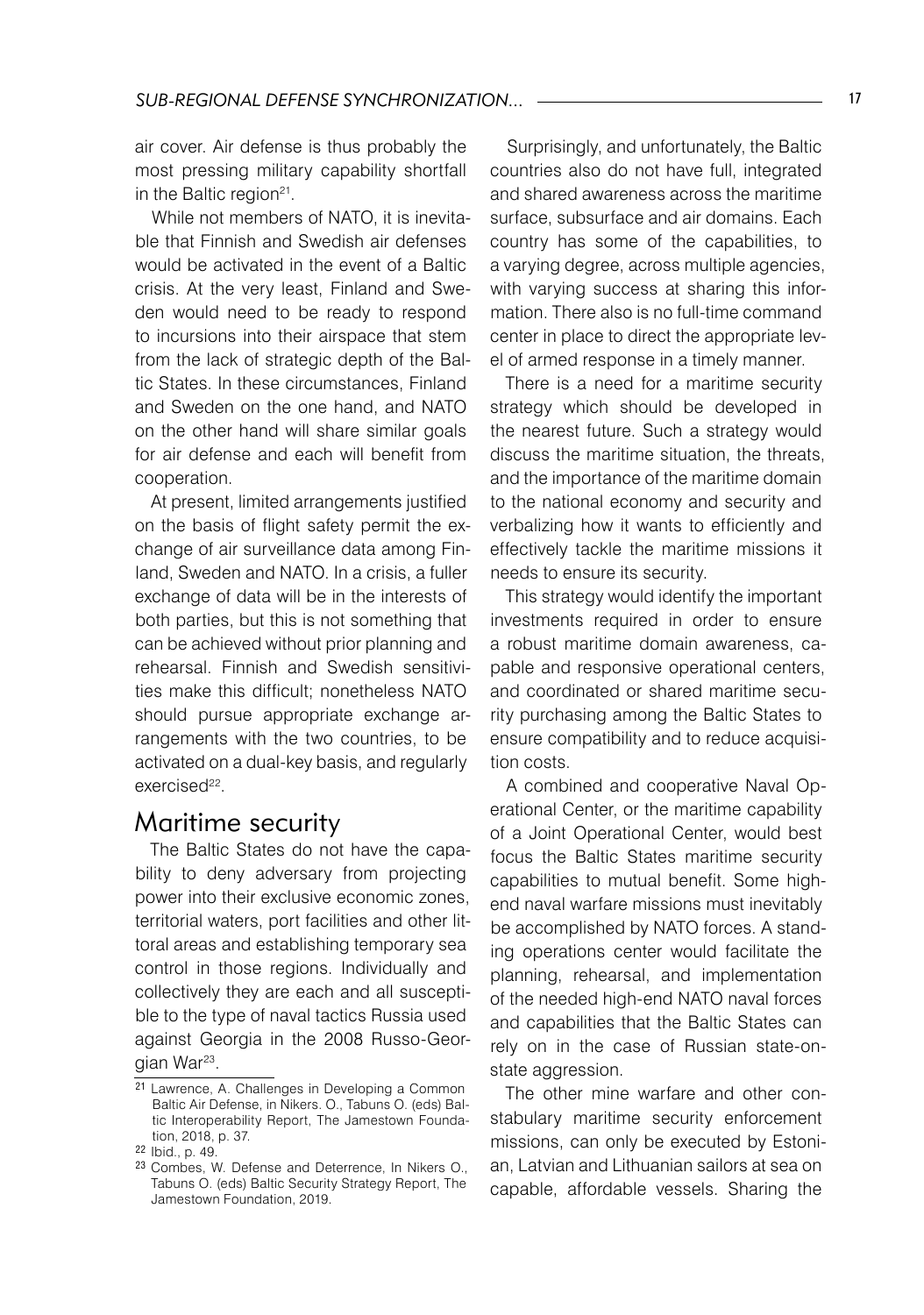development, production and maintenance costs of these expensive vessels, whether they are patrol boats or mine warfare ships, and other armaments is the best way to ensure affordability.

Moreover, there is a need to change the way of understanding of the meaning of coastal navies. Coastal navies need to identify and document their requirements and build their forces to meet their specific requirements. This discussion needs to be a "maritime security" discussion and not a "naval" one. This includes how we talk about coastal navies in both the NATO and European Union maritime strategies, which are not specific enough with respect to small navies, and cause these navies to focus too much thought and money on high-end naval capabilities that take away from what they need to successfully secure their maritime spaces.

While there have been opportunities for common defense acquisition programs (recent examples include self-propelled artillery, infantry fighting vehicles, and short range air defense systems) the three states have apparently been unable to generate sufficient political will to work together and overcome the challenges that inevitably arise in multinational defense cooperation.

What is more, because of limited naval and air force capabilities, a good idea would be to create common services e.g. naval squadron. It must be underpinned by visible cooperation among Estonia, Latvia and Lithuania presenting the will and abilities to be united. It will enhance combined Host Nation Support capacities and those could be strengthened by revised legal regulation allowing faster movement of military assets including creation of so-called 'NATO Schengen Zone'<sup>24</sup>.

#### Conclusions

Current and prospective developments and issues within the sub-regional framework among the Baltic countries according to this study do not only challenge existing policies of trilateral cooperation but also theoretical frameworks of deterrence and alliance formation. Now, we are in demand of a broader Baltic Sea defense and security strategy, taking cross-structural and cross-organizational perspectives beyond NATO and the EU.

NATO and the EU must show a more coherent leadership in terms of creating cooperative defense within the Baltic States. The simple act of creating three separate eFP HQs and not endorsing the new Divisional sized headquarters as a full NATO HQ sharply reduces the coherence of any future Baltic military response.

The EU, through ESDP, has to become more engaged in the Baltic Defense. Sweden and Finland should become part of a cooperative venture, and the EU should turn into a cooperative battle space in order to play a serious role by trying to link the two more firmly.

Within nearest future, a sub-regional military Schengen for ground, air and sea should be developed, including Poland, Denmark, Germany, Finland and Sweden and continue to develop common and harmonized space for the introduction of NATO military command structures, by creating a common Baltic operational policy, procedures, laws, doctrines, plans and training in advance of a crisis.

Also regional combat coordination by a standing operational divisional Headquarters should be created either alone or with NATO, creating a recognized "standing" NATO operational reserve for 3B of at least brigade strength from the nearest countries, i.e. Poland, Germany, Denmark, Finland and Sweden.

<sup>24</sup> Combes, W., op. cit.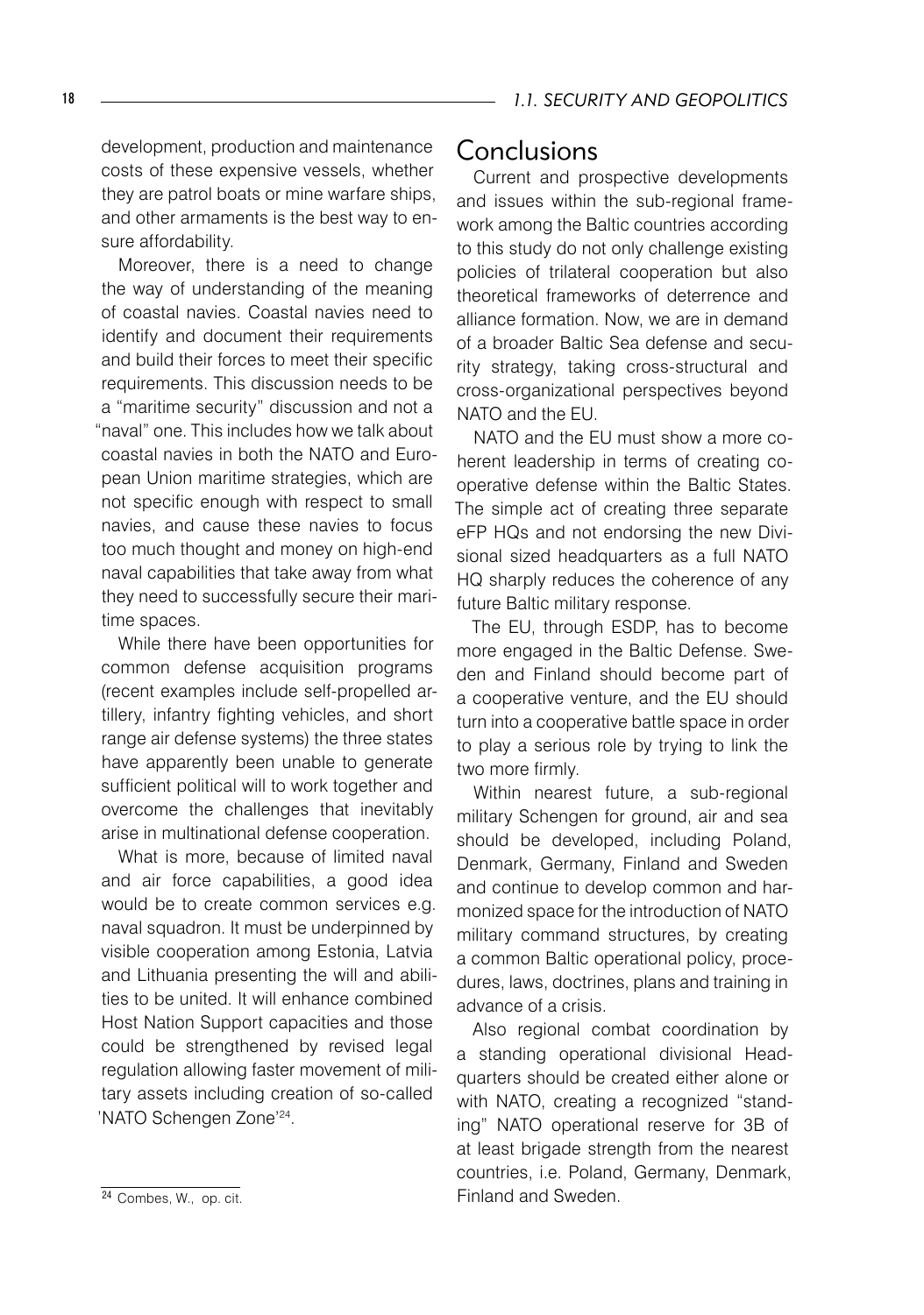A Baltic Ammunition Agency, with the primary role in harmonizing public tenders, building stock, providing a gateway with NSPA (NATO) and US and for coordinating other allied support is a necessary instrument for the Baltic interoperability, which should be achieved in the short term. A stronger and a more visible brigade level exercise cooperation and creation of a senior officers and officials strategy and operations course at BDCOL is a prerequisite in training and education of multi-nationally functioning officers.

If necessary, there should be acceptance of differing concepts, structures and equipment in the future, but also a lead nation "Baltic Centre of Excellence and Lead" concept for technical areas like communications, SOF, maintenance, artillery, cyber etc., should be established. This also includes setting up a Multinational/Baltic Formation HQ with the primary task to operationalize the Joint Operational Area. It should not replace national responsibilities, C2 nor freedom of action of national forces, but shall become a hub for operational/tactical thinking.

This, in turn, could be used as agents for transformation and synergy amongst the Baltic structures and tasks. Contingency planning and readiness to exercise command through different phases would be essential but furthermore, functions such as a training and exercise platform, as well as a point of contact for Allied interaction and cooperation is important, too.

#### References

- Breedlove, P.M. "Toward Effective Air Defense in Northern Europe," Atlantic Council Issue Brief, February 2018, http://www.atlanticcouncil.org/publications/issue-briefs/toward-effective-airdefense-in-northern-europe
- Gigova, N. Massive NATO exercise starts in Poland and the Baltics, CNN,

June 4, 2018. https://edition.cnn.com/ 2018/06/03/world/nato-exercise-polandbaltics-russia/index.html

- Kuzmins, V. Latvijas bruňoto spçku mobilizâcijas plâni 1939-1940.gadâ. Militârais apskats, Nr. 3/4 (132-133), Militârâs literatűras apgâdes fonds, Rîga, 2009.
- Latvijas statistiskâ gadagrâmata, Rîga, 1939, https://www.csb.gov.lv/lv/statistika/ statistikas-temas/iedzivotaji/iedzivotajuskaits/meklet-tema/261-latvijas-statistiska-gadagramata-1939
- Mearsheimer, J.J. Conventional Deterrence, Cornell University Press, 1983.
- Nikers O., Tabuns O. (eds), Baltic Interoperability Report, The Jamestown Foundation, 2018.
- Nikers, O., Tabuns O. (eds), Baltic Security Strategy Report, The Jamestown Foundation, 2019.
- Rislaki, J. Kur beidzas varavîksne, Jumava, Rîga, 2004.
- Romanovs, U., Andțâns, M. "The Trilateral Military Cooperation of the Baltic States in the "New Normal" Security Landscape", September 29, 2017.
- Rozenđteins, H. Latvijas kara ěeogrâfija. Rîga, 1935.
- Shagina, M., EU sanctions policy towards post-Soviet conflicts. UNISCI Journal, Nr. 43, January 2017. https://www.ucm. es/data/cont/media/www/pag-91857/ UNISCIDP43-4SHAGINA.pdf
- Walt, S.M. Origins of Alliances, Ithaca: Cornell University Press, 1987.

OLEVS NIKERS is PhD student at the Riga Stradins University and Director of the Baltic Security Strategy Project. Since 2016, he has been a Senior analyst at the Jamestown Foundation and a member of the Association for Advancement of Baltic Studies. A Fulbright alumnus, Olevs earned his Master's degree in International Affairs at the Bush School of Government and Public Service, Texas A&M University, in 2016. He graduated from the Baltic Defense College Civil Servants Course, in 2003, as well as the University of Latvia in Political Science,